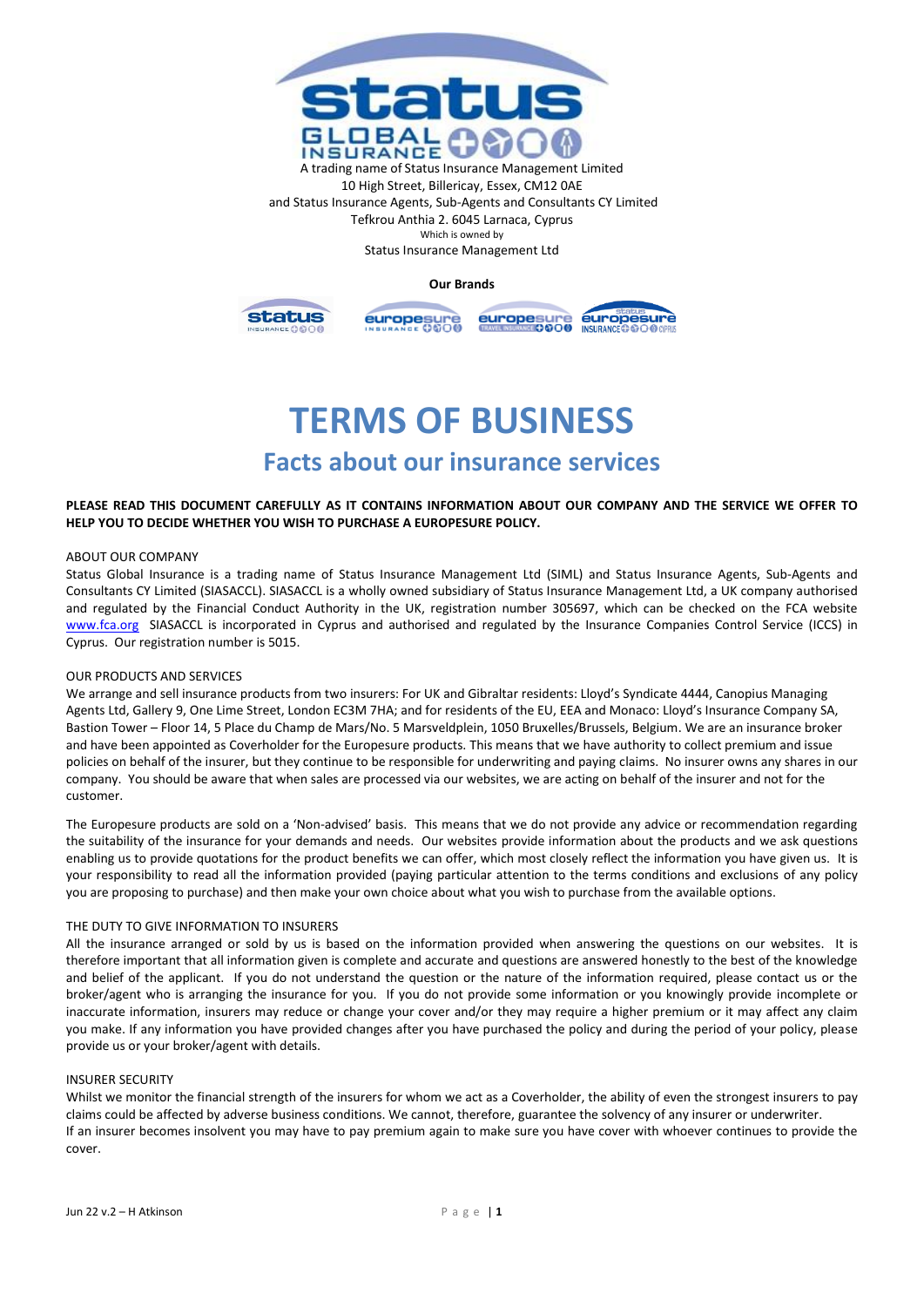# **CHARGES**

We receive payment for our services from the insurer by way of a commission payment, which is a percentage of the insurance premium. Unless we tell you otherwise, when you take out or renew a policy through us, we do not charge any additional administration fee or charge. There is a charge imposed by the insurer if a policy is cancelled early. Please see more information relating to cancelling policies in the section headed "Cancellation" on the next page of this document.

# HANDLING CLIENT AND INSURER MONEY

Customer premium in respect of residents of the UK and Gibraltar, which is collected on behalf of insurers, is held in a secure Insurer Premium bank account in the UK. Customer premium in respect of residents of the EU, EEA and Monaco, which we collect on behalf of insurers, is deposited into a Cyprus bank account in the first instance and then transferred into a secure Insurer premium bank account in a UK bank. Premiums which are due to be refunded to customers by insurers, is also held in an Insurer Premium bank account in a UK bank. The money is held in accordance with the Rules of the Financial Conduct Authority (FCA) in the UK. It is kept in a UK bank account as agent of the insurer, which means that once we have received it, it is deemed to have been received by the insurer.

For some transactions, client money may pass through other authorised intermediaries before the insurer receives it.

Following the withdrawal of the United Kingdom from the European Union, and in accordance with the European Union (EU) General Protection Data Regulations (GDPR), we are required to explain the risks of premium being held in banks outside the EU to residents of the EU.

Currently, The EU has not yet reviewed the security protocols in place at UK banks and other financial institutions and granted them "equivalence". Equivalence is confirmation that the security in place matches that of similar financial institutions in the EU. However, UK banks and financial institutions are regulated by the Prudential Regulation Authority (PRA) which is responsible for the financial safety and soundness of banks and the Financial Conduct Authority (FCA) which is responsible for how banks treat their clients and behave in financial markets. All financial institutions in the UK must also comply with the privacy regulations regulated by the Information Commissioner's Office. Before 31st December 2020, EU GDPR regulations had been taken into law in the UK and continued in place after 1st January 2021. During 2022 the UK Government is reviewing all laws relating to UK financial institutions and, once any changes are made, this may influence the EU decision relating to "equivalence". There is a risk that the EU may not confer equivalence on UK financial institutions and so your money and personal data may not be protected in the same way as it would be in EU financial institutions.

Please notify us immediately if you do not wish us to handle your premium in this way. However, this may result in us not being able to provide you with a Europesure insurance policy.

Other money paid to your agent/broker outside the UK may be placed by them in a non-UK bank account, and may have different protection to money held by us in a UK bank. Please note that premium paid to an agent/broker, rather than us, is not deemed to have been paid to the insurer until the agent/broker passes it to us. Please notify them immediately if you do not wish them to manage your premium in this manner.

Interest will not be paid to customers in respect of money held in Insurer Premium bank accounts

#### CONFIDENTIALITY

All information provided by customers or any person who visits our websites is treated as confidential - even when you are no longer a customer or when you have never purchased a policy from us.

We handle all personal date in line with the General Data Protection regulations. Please see our separate Data Protection Privacy Notice which details how we process your personal data and your rights in relation to it.

#### **QUOTATIONS**

Unless we tell you otherwise, all quotations provided are valid only for a period of 30 days from the date of issue.

#### **PURCHASES**

Purchases through our websites are confirmed and a policy issued when the bank, who manages our online payments, confirms that the card is valid. Purchases can only be made by using a valid debit or credit card. If payment by card is declined at a later date, we and the insurer reserve the right to cancel your policy.

When a premium is paid in the local currency applicable in the country of residence, using a credit card held in a different currency, the card issuer may debit your account in currency of the country in which the card is held at the exchange rate applicable on the date of processing. We will not be responsible for any exchange rate differences or conversion charge, which may be applied by the card issuer.

#### DOCUMENTATION

When you buy a policy on our websites, the documentation will normally be sent to you by email in pdf format. You are entitled to receive your policy documentation on paper at no extra charge and there is an option to choose this on our website before the policy is purchased. If you are happy to receive your documentation by email it should be saved and, where possible, carried with you during any trip away from home. It may be appropriate for you to print the documents yourself. Our aim is to produce documentation and issue correspondence in a clear and understandable format. If you are uncertain about anything please let us know immediately by emailing us